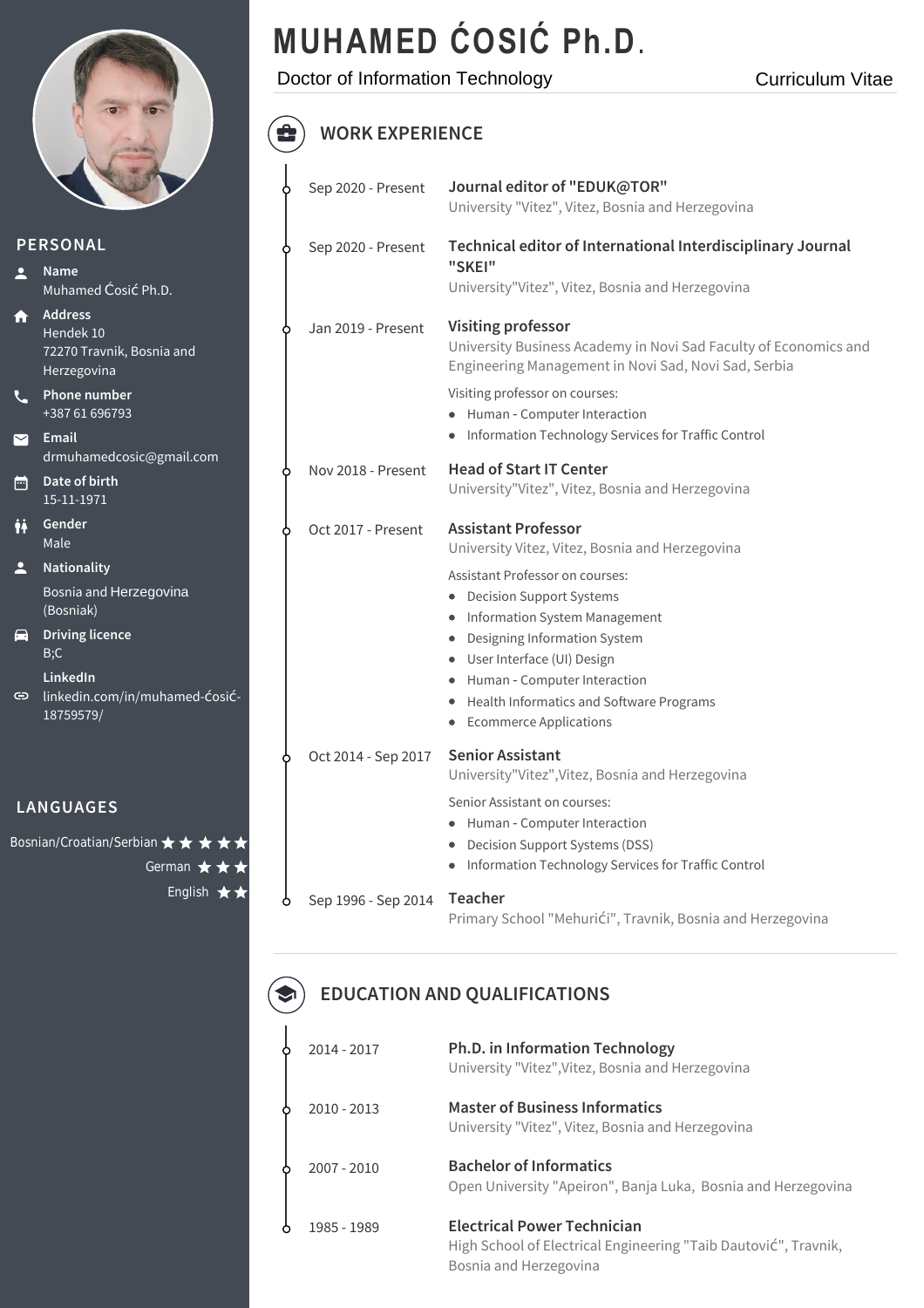

References available on request.



| <b>E-Learning</b>                                                | ***** |
|------------------------------------------------------------------|-------|
| <b>Information Systems</b>                                       | ***** |
| <b>Artificial Intelligente</b>                                   | ***** |
| Microsoft Office                                                 | ***** |
| Human Computer Interaction $\quad \star \star \star \star \star$ |       |
| Pvhton                                                           | ***** |

## **NETWORKS AND MEMBERSHIPS**

- **Editorial Board Member of International Interdisciplinary Journal "SKEI"** September 2020 ‑ Present University "Vitez", Vitez, Bosnia and Herzegovina
- **Board Chair of Association of Literately Creators "Abdulvehab Ilhamija"** September 2012 ‑ Present Travnik, Bosnia and Herzegovina

## **CONFERENCES AND SEMINARS**

- 5th International Student Conference of Economics and Informatics SKEI 2020, Novo Mesto, Slovenia, 23. September 2020.
- 11th International Conference on Information Technologies and Information Society (ITIS2019), Dolenjske Toplice, Slovenia, 7-8 November 2019.
- 10th International Scientific Conference 'International Dialogue', International Slavic University 'Gavrilo Romanovich Derzhavin' Sveti Nikole, North Macedonia, April 2019.
- **4**th International Student Conference of Economics and Informatics SKEI 2019, University" Vitez", Vitez, Bosnia and Herzegovina, May 2019.
- 3rd International Student Conference of Economics and Informatics SKEI 2018, University 'Lavoslav Ružička' in Vukovar, Vukovar, Croatia, May 2018
- 9th International Scientific Conference 'International Dialogue', International Slavic University " Gavrilo Romanovich Derzhavin", Sveti Nikole, North Macedonia, April 2018.
- 2nd International Conference 'Security of Historic Cities challenges for Tourism', Split, Croatia, April, 2018.
- 2nd International Student Conference of Economics and Informatics SKEI 216, University "Vitez", Vitez, Bosnia and Herzegovina, May, 2016.

# **PUBLICATIONS**

- $\bullet$  Šimić, O., Ćosić, M.: MICROSOFT SERVER 2019 SECURITY ASPECTS SETTINGS FOR SMALL AND MEDIUM‑SIZED ENTERPRISES, Conference proceedings of the 5th International Student Conference of Economics and Informatics "SKEI 2020", September 2020., Novo Mesto, Slovenia.
- Krnjić, N., Ćosić, M.: INFORMATION SYSTEM FOR IMPROVING THE QUALITY OF EDUCATION INCENTRAL BOSNIA CANTON, Conference proceedings of the 11th International Conference onInformation Technologies and Information Society (ITIS2019), November 2019, Dolenjske Toplice,Slovenia
- Ćosić, M., Krnjić, N.: MODERN PERSPECTIVES OF SUSTAINABLE INFORMATION SYSTEMMANAGEMENT, "Educator" scientific-professional informative magazine of the Faculty of InformationTechnology, University "Vitez", Bosnia and Herzegovina, Year 6, no. 6, May 2019, p. 56-58.